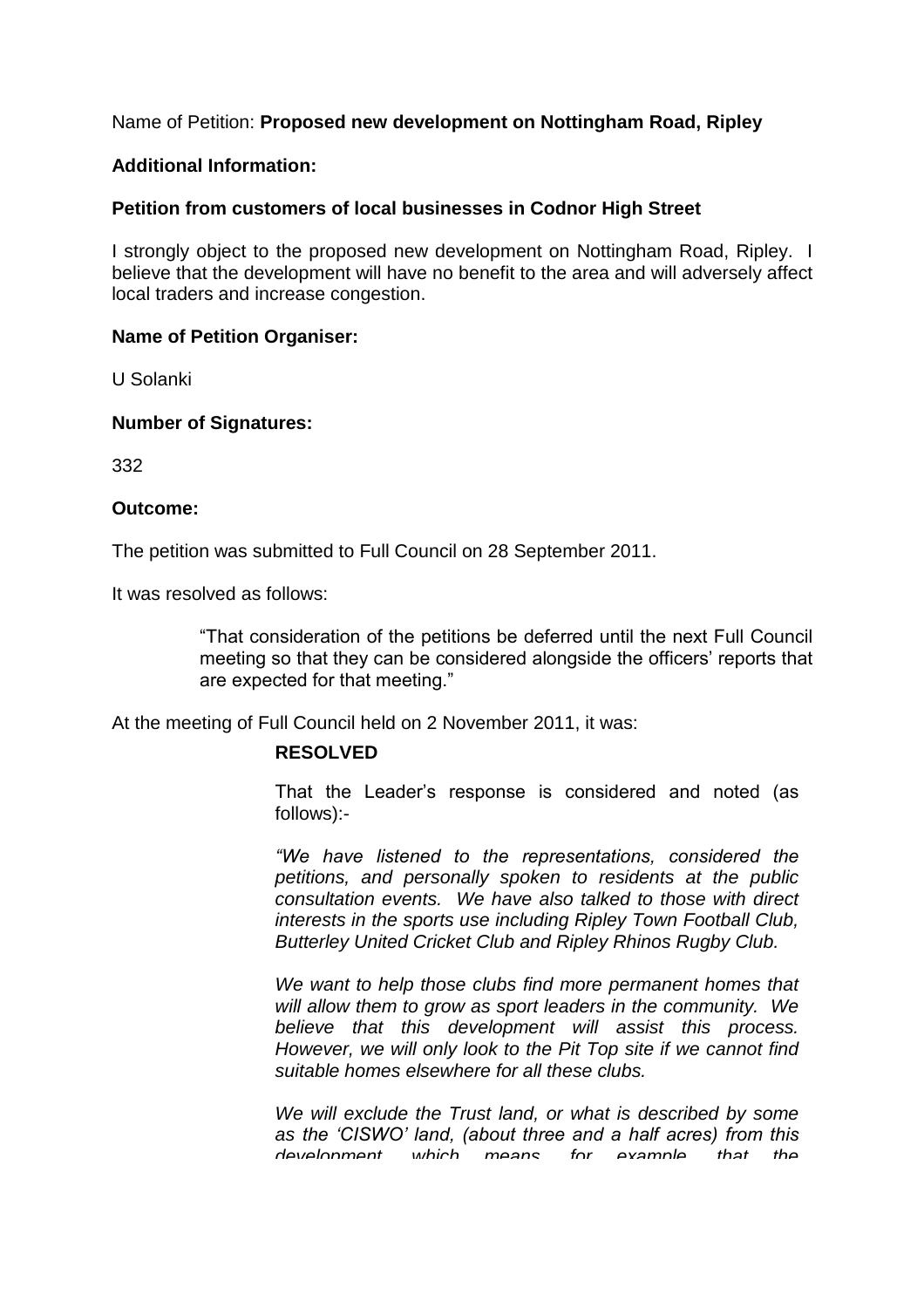*skateboarders can stay where they are, if that is what they want.*

We will consult widely on enhancing this land to 'Green Flag' *standard, and converting the land immediately to the south, mostly fronting Nottingham Road (about eight acres), into recreation use, in advance of the development.*

*We will so consult on the proposed new facilities and on the proposedname"GreenwichPark".*

*This means that there will be much better recreation provision than at present, irrespective of whether the development goes ahead.*

*The development still proposes to provide much needed housing, in place of the industrial planning permission, but the access would be from Nottingham Road.*

*Officers will be reporting to Council tonight on firm proposals to progress the construction of the first phase of the A610 link road to Alfreton Road in Codnor, (between 1500 to 1800 metres (or about a mile) depending on the final route) if this development goes ahead.*

*If this first phase progresses, it will release unkempt land at the front of the industrial estate that the County Council has retained for the previous line of the link road. This will allow the* land to be put to better use, so improving the 'Gateway' to *Ripley when approached from Codnor.*

*In respect of the proposed superstore we have restricted the footprint of the development, hence the exclusion of the Trust ('CISWO')land.*

*We have also obtained improvements to reduce the height, scale and setting of the proposed superstore, with the retention of the existing tree line at the northern end of the site, fronting the highway. This will be supplemented by further planting.*

*We understand the concerns about the impact on the Town Centre, and we will be bringing forward tonight proposed improvements under the Ripley Master Plan.*

*However, given the improvements that could be delivered, not least the short and long term employment and economic benefits, we believe that we should not turn our back on the consideration of this development, which, if approved by*